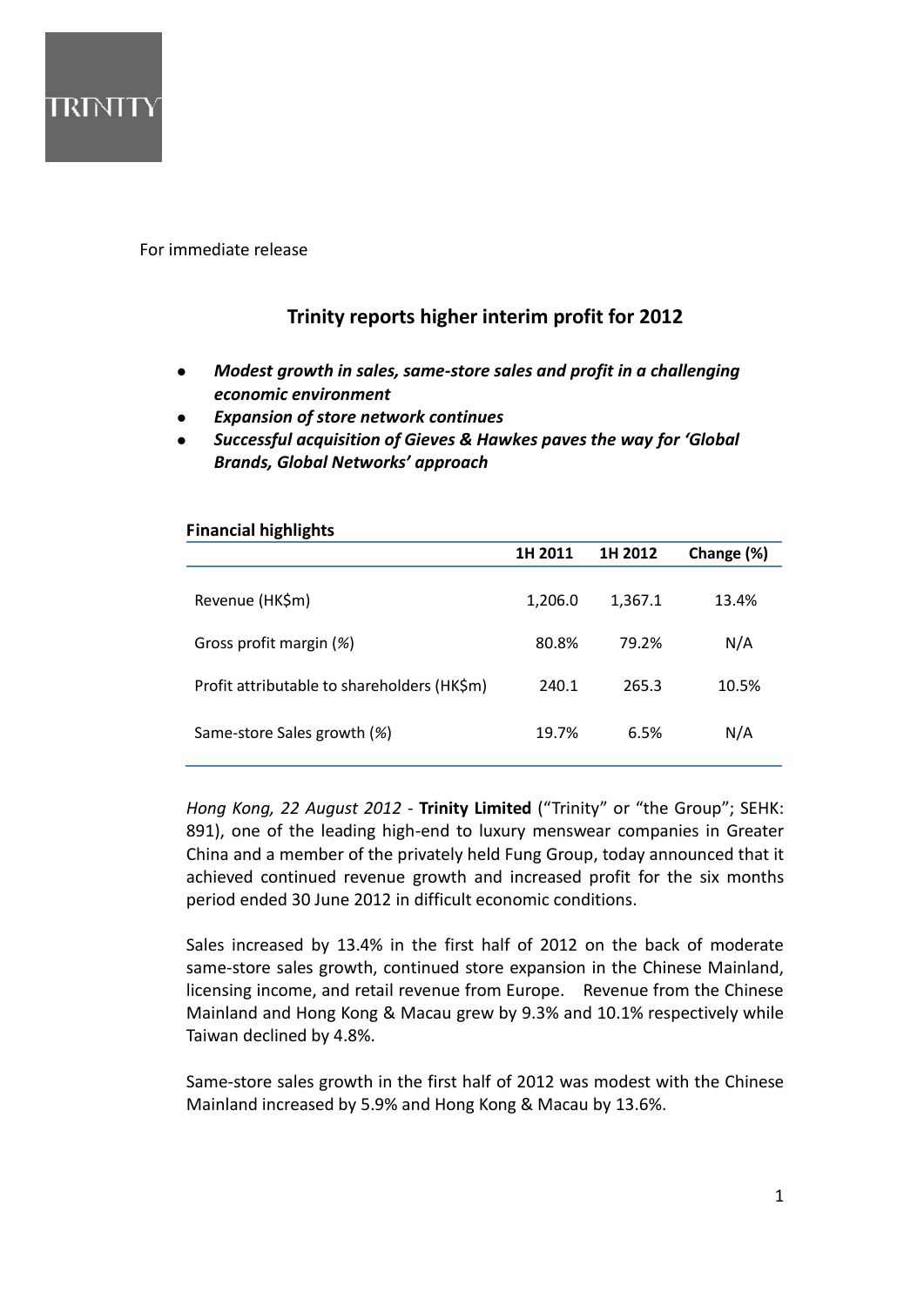

Gross margin for the first six months of 2012 decreased marginally by 1.6 percentage points due to the cyclical slowdown of the market. Profit attributable to shareholders increased from HK\$240.1 million in the first half of 2011 to HK\$265.3 million in the first half of 2012, a growth of 10.5%.

Basic earnings per share rose to 15.5 HK cents for the first half of 2012, up from 14.2 HK cents in the comparable period in 2011.

The Board of Directors has declared an interim dividend of 8.0 HK cents per share.

**Mr Wong Yat Ming, Group Managing Director of Trinity,** said, "These results are relatively in line with its expectations given the challenges in the market. Despite of the short-term cyclical economic downturn, the Group believes in the long-term prospect of the retail market in the Chinese Mainland which will be our growth engine for the future. We will continue to invest in developing our network of stores in the Chinese Mainland in the second half albeit at a more cautious pace. The Group targets to open about net 30 stores this year. "

### **Gieves & Hawkes Acquisition Completed**

Upon completion of the acquisition of the Gieves & Hawkes in May 2012, the Group has greatly reduced the brand's losses by reducing overheads through a smaller management team and integrating its design and sourcing functions with the Group's portfolio. At the same time, the Group is focusing on enhancing the brand through store renovation efforts, increasing gross margin and improving retail management.

#### **Laying Foundation for 'Global Brands, Global Networks' Approach**

Gieves & Hawkes joined Kent & Curwen and Cerruti in Trinity's stable of self-owned brands. Going forward, the Group will take steps to develop these iconic European heritage brands into global brands.

Mr Wong continued, "The acquisition of Gieves and Hawkes points to the Group's 'Global Brands, Global Networks' approach. We will continue to search for opportunities to acquire or partner with high-end to luxury menswear brands, particularly from Europe, with high potential in Greater China."